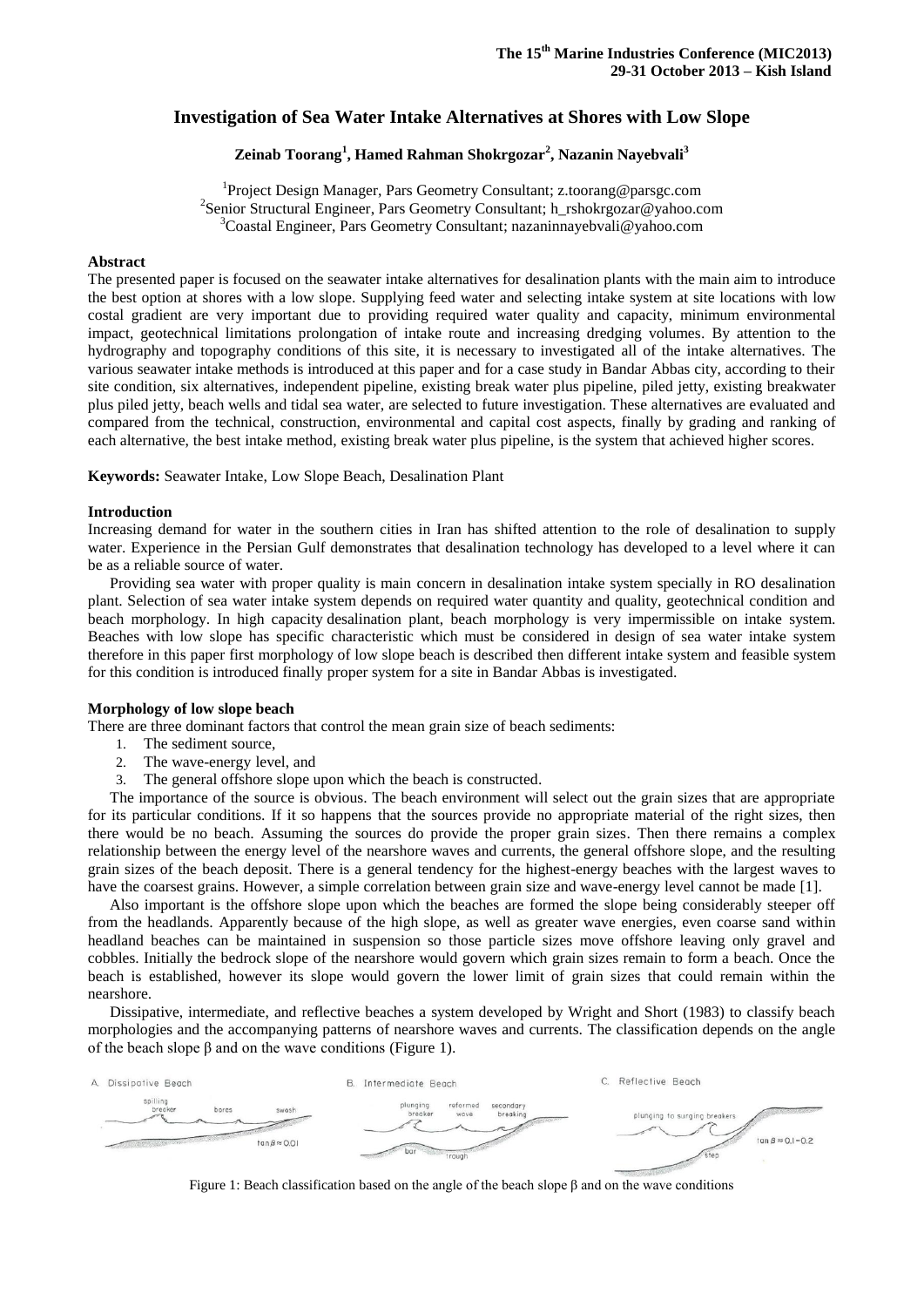The dissipative beach, ["Figure 1-](#page-0-0)A", is the type having a low-sloping profile, such that the waves first break well offshore and continuously lose energy when they travel as breaking bores across the wide surf zone. If the breaker heights increase during a storm, the waves simply break farther offshore with minimal increase in the incident-wave energy at the shore line. The morphology of the dissipative beach therefore, acts to dissipate the energy of the windgenerated waves. In contrast, on the reflective beach of ["Figure 1-](#page-0-0)C", the incident waves break close to shore with little prior loss of energy. The intermediate beach ["Figure 1-](#page-0-0)B" incorporates a series of morphological types that are more three dimensional in that some involve complex water-circulation patterns and bar-trough systems [2].

So beaches of low slope, those normally composed of fine sand and are characterized by wide surf zones [1].

#### **Introducing different Sea Water Intake Systems**

Seawater intake types range from screened wells onshore, to large surface water intakes along the shore and to offshore intake structures. Each type varies in design, power consumption and environmental considerations. Intake types are generally divided into two main groups, which are direct intakes and indirect intakes as shown in ["Figure 1"](#page-0-0) [3].



Figure 2: Different possible marine intake types

<span id="page-1-0"></span>A direct seawater intake refers to an intake structures which extracts seawater directly from the ocean. This type of structure can either be constructed below the surface (sub-surface) at an offshore location, or as an open channel (surface intake) protected from waves by breakwaters or in a natural bay [3].

Indirect intakes, also referred to as sub-bottom intake structures, extract seawater from a point below the seafloor or beach. Various sub-bottom intake types are available, depending on the local geotechnical conditions and specific project specifications [3]. The indirect intake types include horizontal, vertical and slant wells, horizontal drains and seabed filtration systems.

#### **Direct intake from Deep Water**

Deep-water intakes are the most common intakes for existing RO plants, especially for high capacity ones. The construction of a classic open intake involves submarine pipelines installed on the ocean floor. These may extend from a few hundred meters to over a thousand meters from the shore into the offshore area, or involve intake wells in deeper water with feed water being pumped along pipelines installed on a jetty. Different alternatives for direct deep water intake are described below [4].

#### o Pipeline

This type of seawater intake will have several components: the head(s), the risers, the pipeline itself, screens, and, if necessary, marine growth control. The head of the intake is where the seawater is drawn in and will be designed to achieve the maximum velocity. The risers connect the intake head(s) to the pipeline. Screens will prevent debris from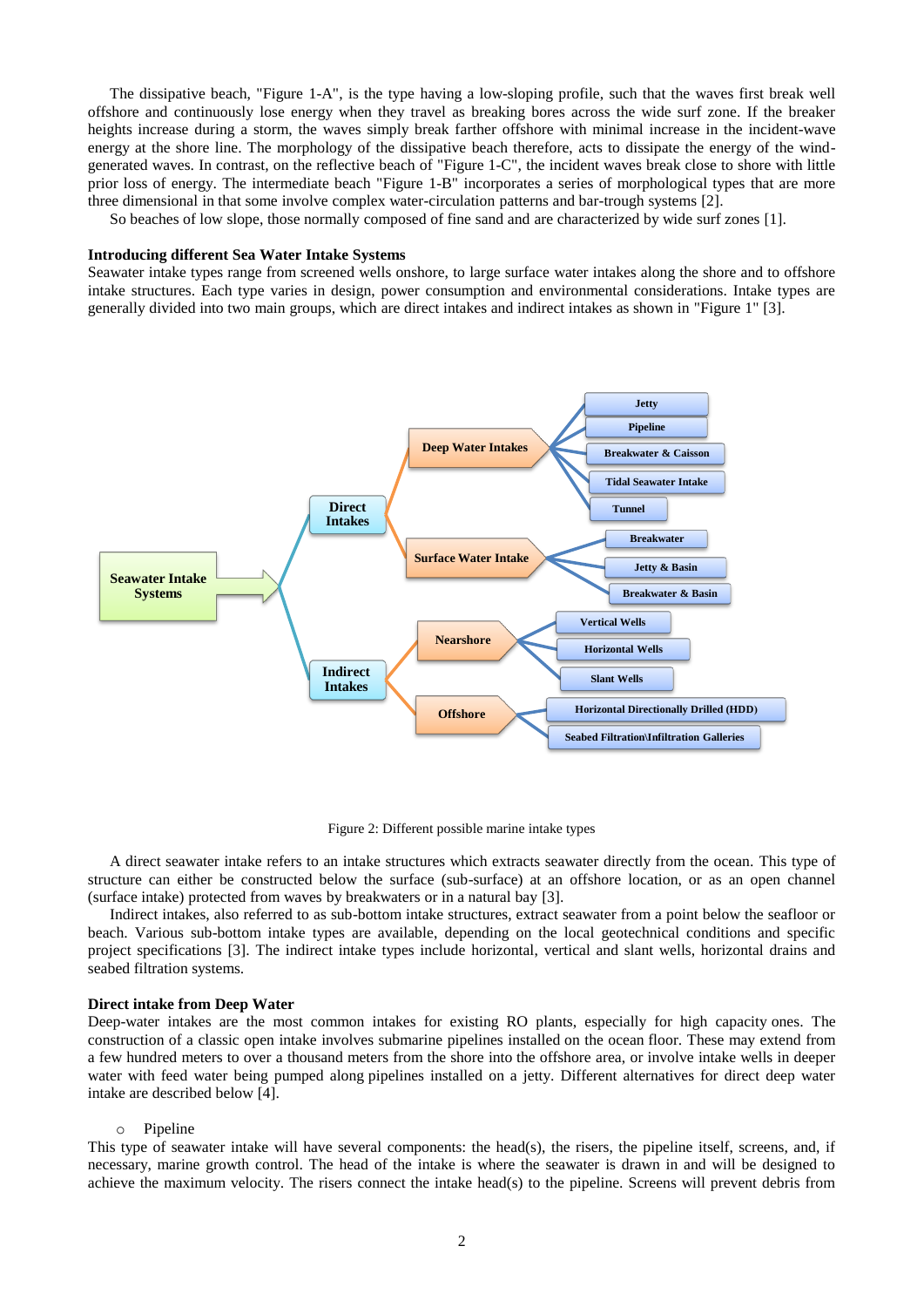entering the plant and can be done as a grill or passive technology at the intake itself or an onshore technology [\(Figure](#page-2-0)  [3\)](#page-2-0) [5].



Figure 3: Intake head structure [3, 5]

# <span id="page-2-0"></span>o Tidal Seawater Intake

In the beaches with low bottom slope, desired intake depth dictate a long conveyance pipeline that raises the project cost. Tidal seawater intake is an alternative to overcome this difficulty by taking the advantages of tide phenomenon. In this method the required pipeline length and dredging volume decrease, since the intake process just works during the flood tide and half of the intake sea water is saved in a reservoir. During the ebb tide the intake pipeline is closed and the desalination feed water is acquired from the reservoir.

# o Jetty

One of the common methods to make use of deep water intake is construction of a jetty that extends from the shore into the offshore area. The pipelines are installed on the jetty to convey the feed water to the desalination plant. The jetty can be either a piled jetty or rubble mound structure [\(Figure 4\)](#page-2-1).



Figure 4: Jetty mounted pipelines

<span id="page-2-1"></span>Two approaches of construction can be considered. The outdated one is to make use of pump station which is located at shore side of the jetty. Despite the fact that maintenance of pumps in this method is easier and more accessible, since the experiences have shown that siphon pumps are not completely reliable, this method have been replaced with the new one. The modern system of intake consists of intake wells at offshore side of the jetty with feed water being pumped along pipelines to the desalination plant. Different types of structures to support the offshore pump stations include:

- Piled structures
- Caisson structures
- Artificial island

# $\sim$  Tunnel

This alternative involves the construction of a tunnel over the full distance to the intake structure and diffusers offshore [\(Figure 5\)](#page-3-0). The full tunnel alternative includes the following key components:

- The construction of a deep shaft adjacent to the proposed Desalination Plant to enable construction of the tunnel(s);
- An intake pumping station located within the deep shaft; and
- Riser structure(s) from the end of the tunnel(s) upwards to the pipelines, located on the seabed, including an excavated cross-connection below the seabed [6].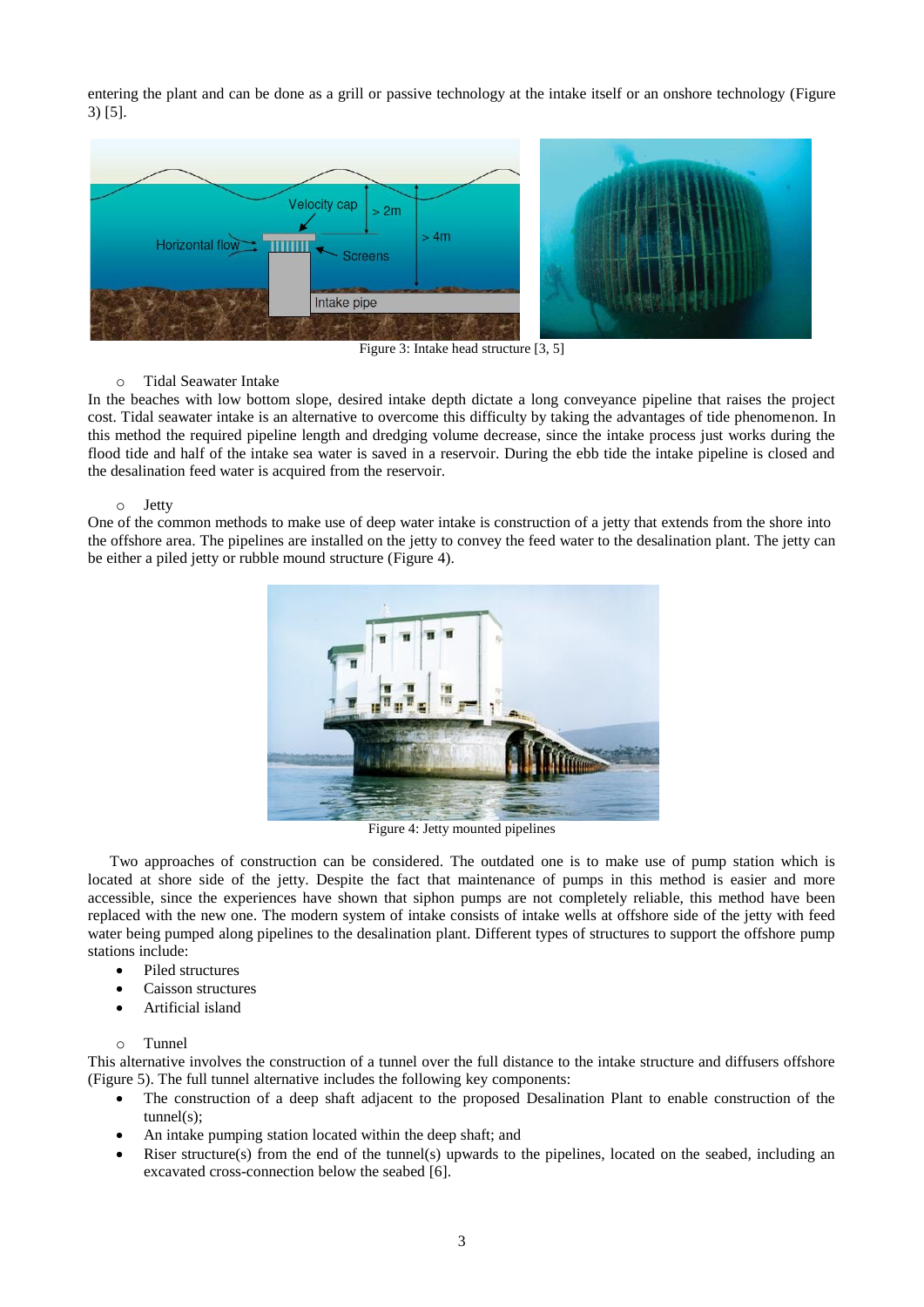

Figure 5: Tunnel seawater intake alternative

# <span id="page-3-0"></span>**Direct intake from Surface**

This kind of intake system is usually made of a conveying channel (on low-energy coastlines) and/or a stilling basin protected by a breakwater (on more exposed coastlines) with simple and/or complex mechanical screening systems at the intake. Surface intakes, however, only work with an acceptable degree of performance when small loads of debris are present, as they become ineffective when the water becomes saturated with large loads of debris and sediments [\(Figure 6\)](#page-3-1) [7].



Figure 6: Examples of open intake basin protected by breakwaters [7]

# <span id="page-3-1"></span>o Basin Protected by Breakwaters

The first alternative of surface water intake, considering low bottom slope condition, involves construction of two long rubble mound breakwaters and dredging of the long channel to avoid surf zone sediments.

# o Jetty & Basin

To minimize the length of the rubble mound breakwaters, an alternative is to construct a jetty as a causeway with a stilling basin at the end of the jetty. The causeway can be either a piled jetty or rubble mound structure.

When construction of a jetty is required, use of deep water intake is more likely to be feasible. Since deep water intake can provide better feed water quality than surface water intake in addition to more construction work of rubble mound structures and periodic dredging that surface water intake requires.

# **Indirect intake from near Shore**

Intake wells are water wells drilled in a coastal aquifer. Horizontal collector wells are most common, but wells can also be drilled vertically or at an angle. The well concept is used where geologic conditions are favorable to develop a water supply by pre-filtering the seawater through natural aquifer deposits to provide low-turbidity, low-SDI water to the desalination system. This process of natural filtration typically eliminates the need for pretreatment to remove suspended particles from the source water [8].

# o Vertical Wells

A vertical well, as the name implies, is a well-drilled straight down into the underlying rock or unconsolidated coastal aquifer system. A vertical seawater intake well consists of a non-metallic casing (typically fiberglass or reinforced pipe), a well screen, and a stainless steel submersible or vertical turbine pump. Well diameter and depth is a function of the aquifer characteristics and potential yields [\(Figure 7-](#page-4-0)A) [8, 9].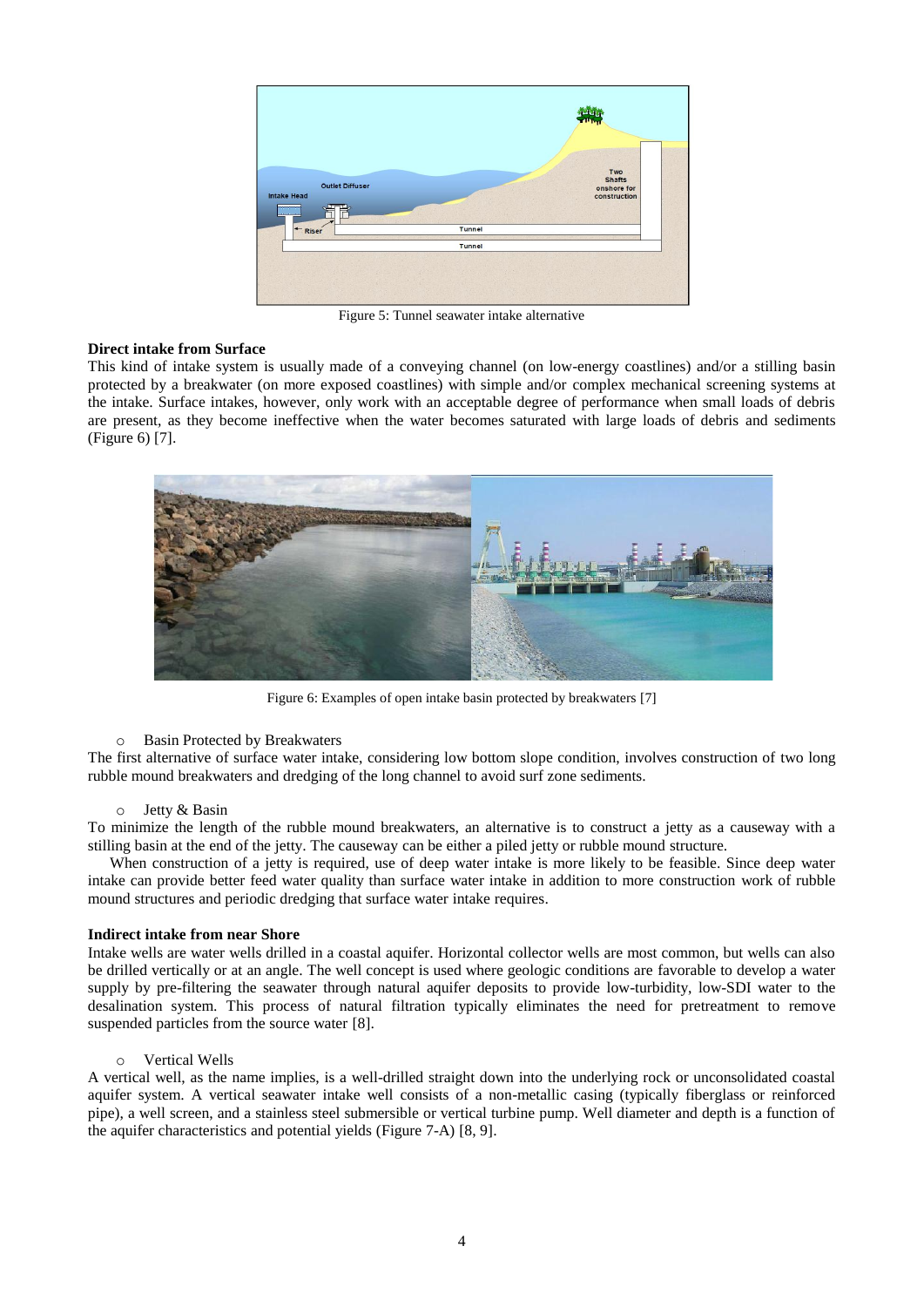# o Horizontal Wells

Often referred to as radial or "Ranney" collector wells after their inventor, a horizontal well consists of a reinforced concrete caisson sunk down into the coastal aquifer and well screens that extend out laterally into the formation from inside the caisson [\(Figure 7-](#page-4-0)B).



Figure 7: Indirect Near Shore Alternatives [9]

#### <span id="page-4-0"></span>o Slant Wells

Slant wells and HDD (Horizontal Directionally Drilled) wells are drilled at an angle so that the pump house and access roads can be built some distance from the shore, minimizing loss of shoreline habitat, recreation access, and aesthetic value. Furthermore, with the use of extensive piping, multiple slant wells and HDD wells can be connected together to branch out and cover a large area of shoreline from a single pumping facility.

As shown in ["Figure 7-](#page-4-0)C", to optimize the well screen distance from shore these wells are typically drilled using rotary drilling equipment set at an angle of up to 25° from horizontal. The primary intent of using this design is to extend the screened area of the well away from the wellhead/pump location out toward the sea. Because the well casing and screens are installed at an angle, the well screens will likely transect multiple geologic layers within the coastal aquifer, drawing water of different qualities from different layers/levels. Few slant wells have been installed for seawater desalination applications so very little data are available regarding these wells construction, performance and maintenance [8].

# **Indirect intake from offshore seabed**

o Horizontal Directionally Drilled (HDD)

HDD wells are non-linear slant wells that are installed using a specialized drilling technology that has been used extensively in the petroleum and power industries. As shown in ["Figure 8"](#page-5-0), drilling begins with a pilot hole drilled at a low angle from the horizontal from an on-shore location [8].

#### o Seabed Filtration\ Infiltration Galleries

These systems are typically constructed by excavating native soils or rock, placing a screen or network of screens within the excavated area, and then backfilling with a porous media (of a size and depth similar to that of granular media filters used for conventional water treatment plants) to form an artificial filter around the screens. Heavy armor stone is sometimes required for erosion protection. These excavations need to be located beyond surf zones, in areas with sufficient water depth and at an appropriate burial depth to protect the integrity of the structure. The intake screens are typically connected to a pump station/sump by a pipe. By pumping the system, water is drawn into the excavation and filtered through the media, undergoing some pretreatment in the process (large particle removal). As wave action,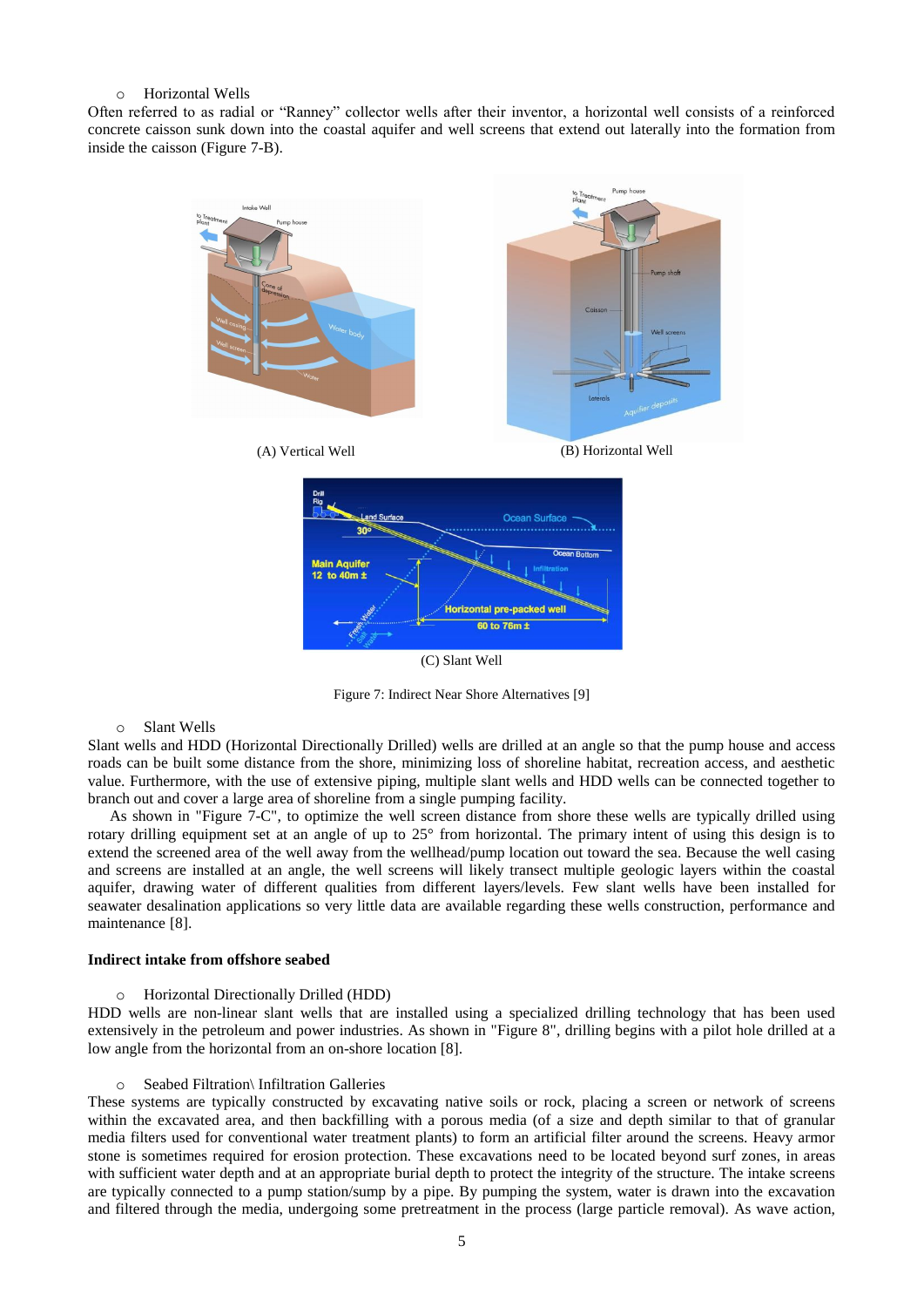currents, and sedimentation occur with time, impacts on this type of intake will likely require periodic removal of surficial silts and debris and ultimately replacement of the entire filter media to maintain performance [8].

Infiltration galleries tend to be used where seawater intake wells are not feasible due to geologic conditions and where very low capacity is desired.



(A) Seabed filtration



Figure 8: Indirect offshore alternatives [8, 9]

#### <span id="page-5-0"></span>**Feasible Intake Systems for Low slope beach**

Sea water intake alternatives originate from two main concepts that are direct and indirect water intakes. In each concept several different systems as shown in ["Figure 2"](#page-1-0) were elaborated. All of the direct deep water intake alternatives are feasible for low slope beach. But it must be considered the tunnel alternative needs high technology equipment.

Direct surface water intake alternatives in general have worse water quality in comparison with deep water intake alternatives. Since the RO desalination plants are sensitive to water turbidity, it may be required to go to deeper water to exit the surf zone and provide better water quality therefore require relatively long rubble mound breakwaters or jetty in low slope beach in order to pass surf zone. Therefore surface water intake alternatives were rejected.

Indirect near shore intake methods, it is clear that due to morphology of low slope beach, are not feasible. Also the seabed filtration/seabed galleries method is rejected due to large dimensions of required galleries and consequently large volume of dredging.

According to the above descriptions, feasible alternatives can be proposed for low slope beach are as follow:

- Pipeline sea water intake
- Tidal sea water intake
- Jetty sea water intake
- Tunnel sea water intake

#### **Case Study: Intake Systems for Bandar Abbas desalination plant Site condition**

The site of the project is located on the Persian Gulf seashore in Hormozgan province of Iran. The location of the site is shown in ["Figure 9"](#page-6-0). The project is located in the U.T.M. projection zone of 40N and the approximate U.T.M. geographic coordinates are:  $E = 438365.5$ ,  $N = 3007360$ .

The slope of the ground and seabed is very smooth and the site area is almost flat. Based on the available onshore geotechnical data, Muddy silt is the predominant material observed.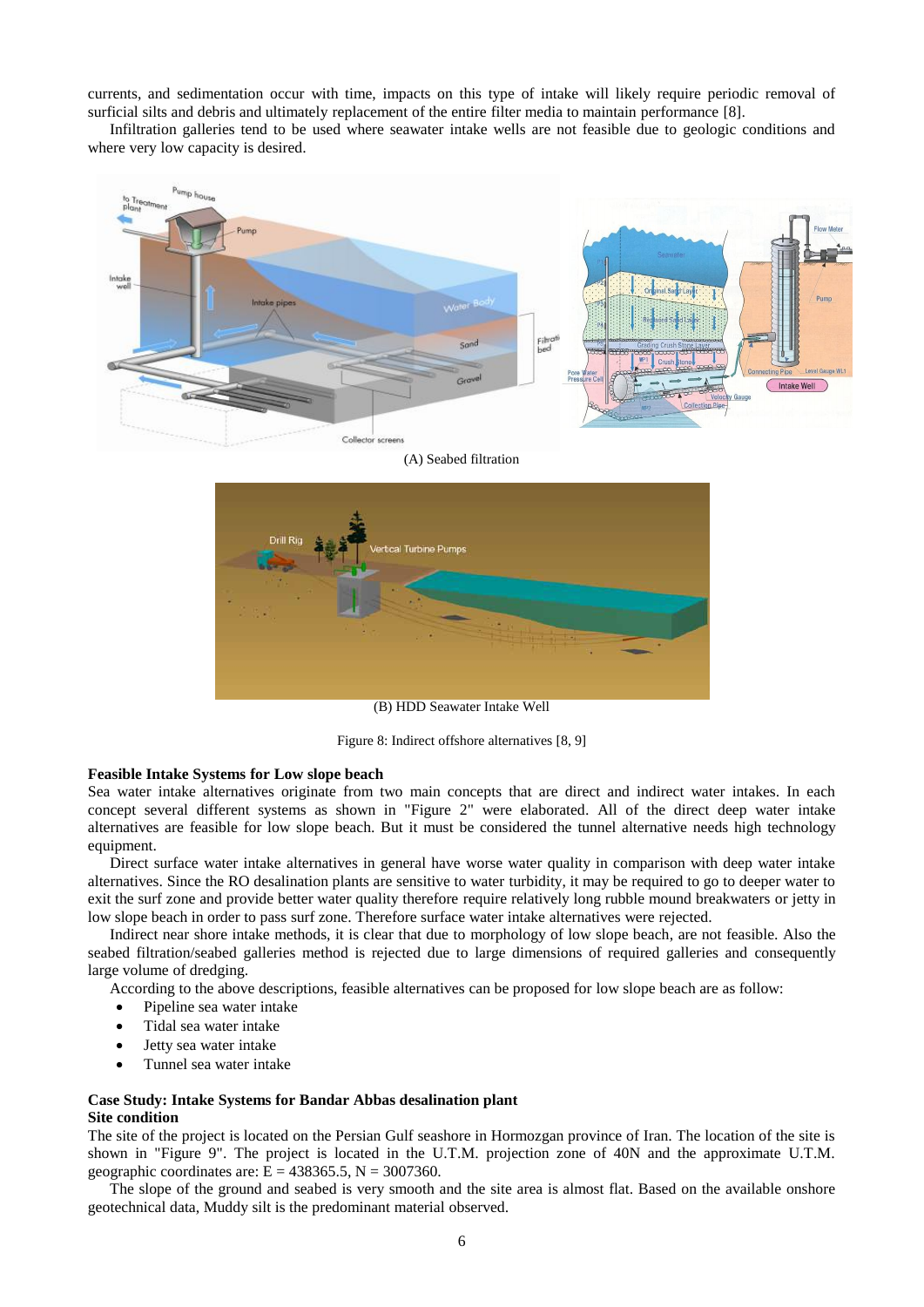The site of the project is in the vicinity of Nakhle-Nakhoda breakwater and an abandoned jetty constructed for another project. There is a cove in about 2 km far away of the site location. An inlet which is locally called the "Khour Abi (Abi inlet)" stands to the east of the site and a river named "Rudkhane-ye Shur" is connected to the inlet and should be considered as a source of sediments. A shrimp farm is located in the east of the inlet [10].



Figure 9- Location of Bandar Abbas seawater desalination plant [10]

# <span id="page-6-0"></span>**Feasible Intake Systems for desired project**

Based on the site condition the feasible intake systems are modified for this project. The pipeline, tidal and jetty sea water Intake are possible but the tunnel alternative is rejected at this project because of geotechnical limitations, technology requirements and lack of construction experience.

As mentioned before, in order to provide desired water quality for RO desalination plants the pipeline and jetty will be very long. One alternative that is considered to overcome this difficulty and take the advantages of employing the existing breakwater is extending the existing breakwater to desired water depth. Therefore constructing a new jetty from the end of existing breakwater to the favorable point of intake is considered.

To extend the existing breakwater to desired water depth, there is one more alternative which is utilization of pipelines. So instead of constructing a new jetty, it can be possible to lay pipes from the end of existing breakwater to the desired point of intake. Note that despite the pipeline alternative, it is not possible to convey the seawater under gravity from the intake point to the desalination plant. Therefore offshore pump station is required at the end of existing breakwater.

According to the above description, feasible alternatives can be proposed for more investigation is as follow:

- Independent Pipeline
- Tidal sea water
- Piled jetty
- Existing breakwater plus piled jetty water
- Existing breakwater plus pipeline

#### **Investigation of Feasible Alternatives for desired project**

The above mentioned alternatives are more investigated to select more promising methods, considering various aspects including: technical, environmental, construction and capital cost. The feed water flow rate  $\&$  quality, reliability, flexibility and development feasibility of intake system are investigated at technical item and the alternative with best performance gets the higher score. At the construction investigation, it is mentioned to the local experience, needed special equipment and the time to build of each alternative. The best alternative is the one that have a higher construction experience in Iran, not need so special equipment and minimum time for the construction.

All of the suggested methods create a similar of negative environmental impacts on the coastal and marine ecosystem but intensity and extent are different. Negative impacts on the coastal and marine ecosystem may be damage to marine and costal ecology such as aquatic fauna and flora, damage to natural aquatic plant growth, damage to littoral zone, displacement of fishery resources and other mobile bottom biota due to construction work and form new habitats which may introduce undesirable species.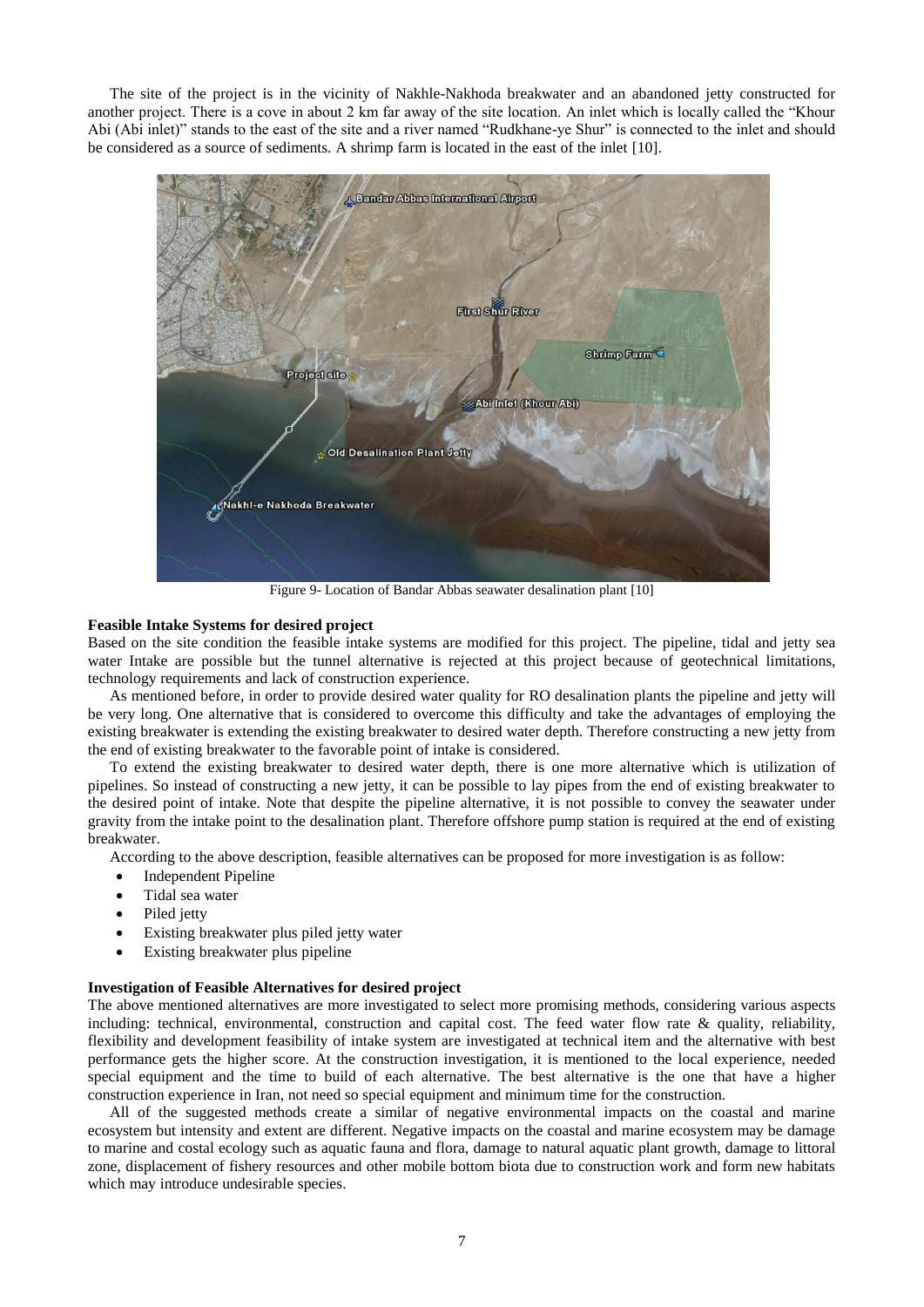The other important factor that will directly affect the selection of the best alternatives is the cost of construction and operation. The cost of construction, operation and maintenance and land ownership for each alternative are estimated by considering their main components. It must be notice that tidal seawater alternative is required extra land to build reservoir basin at onshore, so the land ownership is estimated only for this alternative. The relative construction costs of each alternative are presented at ["Figure 10"](#page-7-0).



Figure 10: Comparing capital costs of five alternatives for desired low slope beach

<span id="page-7-0"></span>"Table 1" presents an overall comparison between five alternatives. It is concluded that the piled jetty, independent pipeline, and existing breakwater plus pipeline are the best alternatives from the technical aspect. According to the above grading, best alternatives considering constructional aspects are the existing breakwater plus piled jetty, existing breakwater plus pipeline, and piled jetty alternatives. It is also clear that the existing breakwater and piled jetty and piled jetty alternatives have minimum environmental damages. By considering all of the technical, constructional and environmental items, the existing breakwater plus piled jetty, piled jetty, and existing breakwater plus pipeline have higher score than other alternatives. The existing breakwater plus pipeline and existing breakwater plus piled jetty alternatives are cheaper by comparing their total economic aspects. Finally, by comparison of the final weighted score of five alternatives that considered technical, construction, environmental and economic aspects, the existing breakwater plus pipeline and existing breakwater plus piled jetty are two best alternatives for suggestion seawater intake system at this site location.

| Aspects        |                              | Weight<br>factor | Pipeline | raole 1. Comparison of alternatives for desired fow stope ocaen<br>Existing<br>Breakwater &<br>pipeline | Piled jetty | Existing<br><b>Breakwater</b><br>& Piled jetty | Tidal sea<br>water |
|----------------|------------------------------|------------------|----------|---------------------------------------------------------------------------------------------------------|-------------|------------------------------------------------|--------------------|
| Technical      | Feed water Quality           | $\overline{2}$   | 80       | 80                                                                                                      | 80          | 80                                             | 60                 |
|                | Reliability                  | $\overline{2}$   | 100      | 80                                                                                                      | 90          | 80                                             | 60                 |
|                | Flexibility                  | $\overline{2}$   | 100      | 100                                                                                                     | 70          | 60                                             | 100                |
|                | Development feasibility      | 2                | 50       | 60                                                                                                      | 100         | 80                                             | 60                 |
| Construction   | Local Experience             | 2                | 90       | 70                                                                                                      | 80          | 80                                             | 90                 |
|                | Equipment                    | 2                | 100      | 100                                                                                                     | 80          | 80                                             | 100                |
|                | Time                         | 2                | 50       | 90                                                                                                      | 60          | 70                                             | 60                 |
| Environmental  | Coastal                      | 1                | 70       | 80                                                                                                      | 100         | 100                                            | 80                 |
|                | <b>Littoral Zone</b>         | 1                | 30       | 50                                                                                                      | 50          | 60                                             | 30                 |
|                | Aquatic fauna and flora      | $\mathbf{1}$     | 50       | 70                                                                                                      | 65          | 90                                             | 50                 |
|                | Aquatic plants               | $\mathbf{1}$     | 55       | 80                                                                                                      | 90          | 100                                            | 60                 |
| Economic       | Capital Cost                 | 5                | 68       | 91                                                                                                      | 76          | 82                                             | 92                 |
|                | Operation & Maintenance Cost | 5                | 68       | 91                                                                                                      | 76          | 82                                             | 92                 |
|                | Land Ownership               | 5                | 100      | 100                                                                                                     | 100         | 100                                            | 60                 |
| Weighted Score |                              |                  | 2528     | 2848                                                                                                    | 2688        | 2726                                           | 2700               |

Table 1: Comparison of alternatives for desired low slope beach

# **Conclusions**

Taking into account the growing strain on the natural fresh water resources and restrictions of picking water from groundwater sources, it is expected that Iranian southern cities fresh water resources for domestic, industrial drinking uses will have to be supplemented by desalinated seawater in the near future. The practical experience and technology